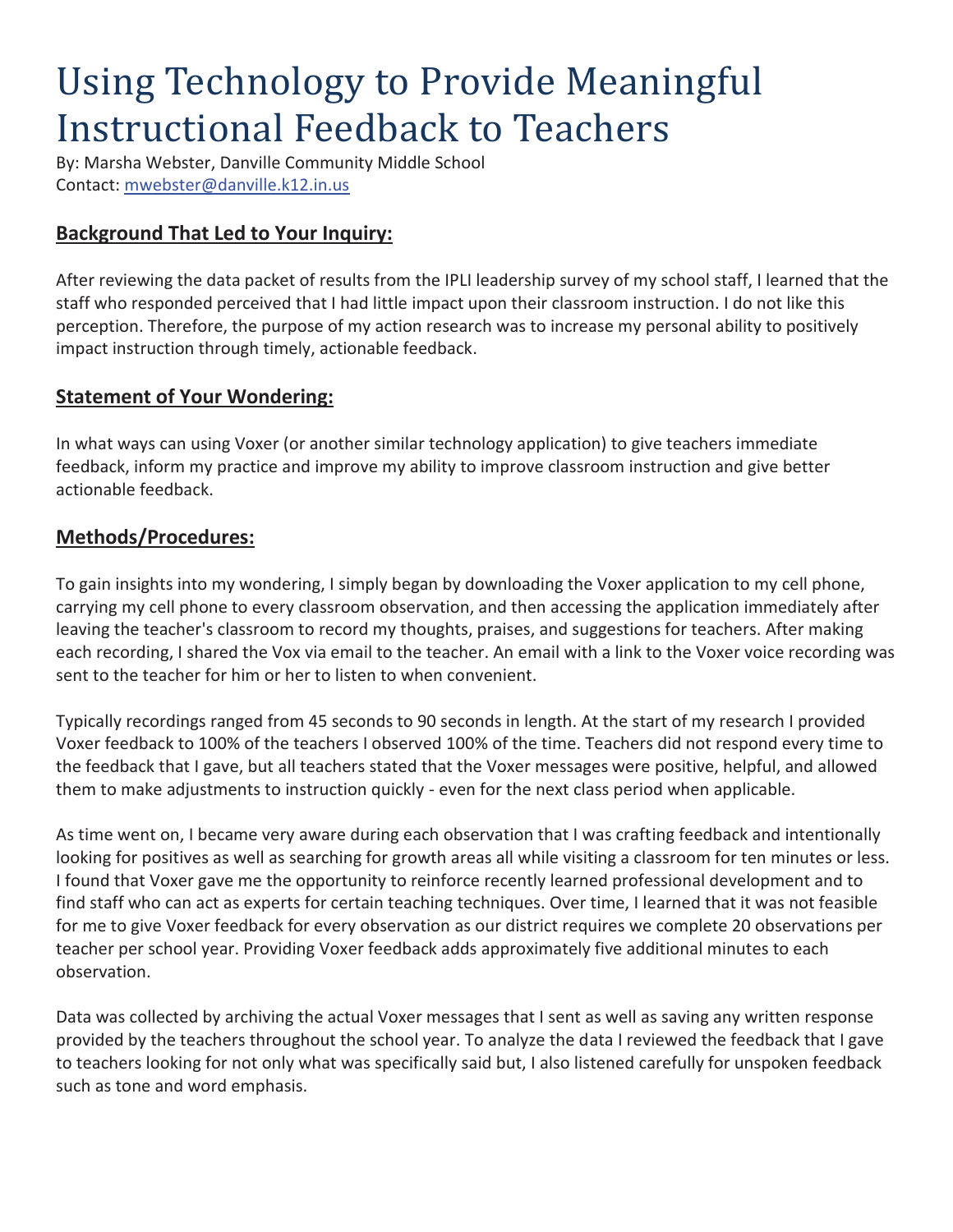# **Stating Your Learning and Supporting it with Data:**

As a result of analyzing my data, four important things I learned include:

1. Using Voxer along with a tool like Teach Like a Champion created a clear, natural pathway to emphasize a common instructional language and recent professional development.

2. Using Voxer required me to be a more thoughtful observer to be able to give both a praise and constructive feedback.

3. Using Voxer required me to carefully craft my feedback in terms of tone and emphasis in order to send the intended message of praise, feedback, correction, urgency, etc.

4. Teachers found the Voxer feedback to be helpful and meaningful in terms of allowing them to make timely instructional adjustments.

#### Personal Reflection:

1. I found myself reflecting on what I value and believe to be the most important teacher and student actions/interactions and what evidence of those actions looks like done right.

2. I found myself looking for ways to connect teachers who consistently perform an action/interaction well with those who need to grow.

3. Contemplating how to convey my thoughts and emphasize the most important feedback elements in a manner that would be accepted and embraced by the teacher became important manner (tone and word choice).

Sample Teacher Responses:

1. "Thank you for the always quick and productive feedback. To be honest, I haven't made it to Chapter 3 yet in Teach Like a Champion......still plowing through Chapter 2 and keeping my head above water in class prep. A great book that has massive amounts of things to try and think about. The No Opt Out is certainly one to use.....especially the circling back around aspect. I can't say that I have needed these nuts and bolts or teaching the past five years with working on CPF plans. I do think I have shaken the cobwebs off and ready to get back to fine tuning the art of teaching."

2. "It is quite valuable to hear your reactions so quickly. It does add confidence that I hear the kudos about the lesson, but even more so when you give me constructive criticism and offer some tools to help."

3. "Thank you! This is a smart system to use to get feedback to teachers. I appreciate all the positive feedback and will have students repeat answers. Great idea!"

4. "Thank you! I will add that in to my lesson to get more participation among the students."

5. "I really liked the message. It gives me a better idea of how things went."

# **Providing Concluding Thoughts:**

Using Voxer successfully informed my practice and improved my ability to positively impact classroom instruction and give better actionable feedback. I learned that when I expect myself to give feedback immediately following an observation that I am a more focused observer. As well, I was better able to support the use professional development that was provided to all teachers using this process.

Using technology to give teachers immediate voice feedback proved to be more efficient and well-received by teachers as opposed to just using written feedback. Teachers stated that hearing my tone, excitement, and emphasis on certain words helped them to more clearly understand what I viewed as important and successful in terms of technique and instructional practice.